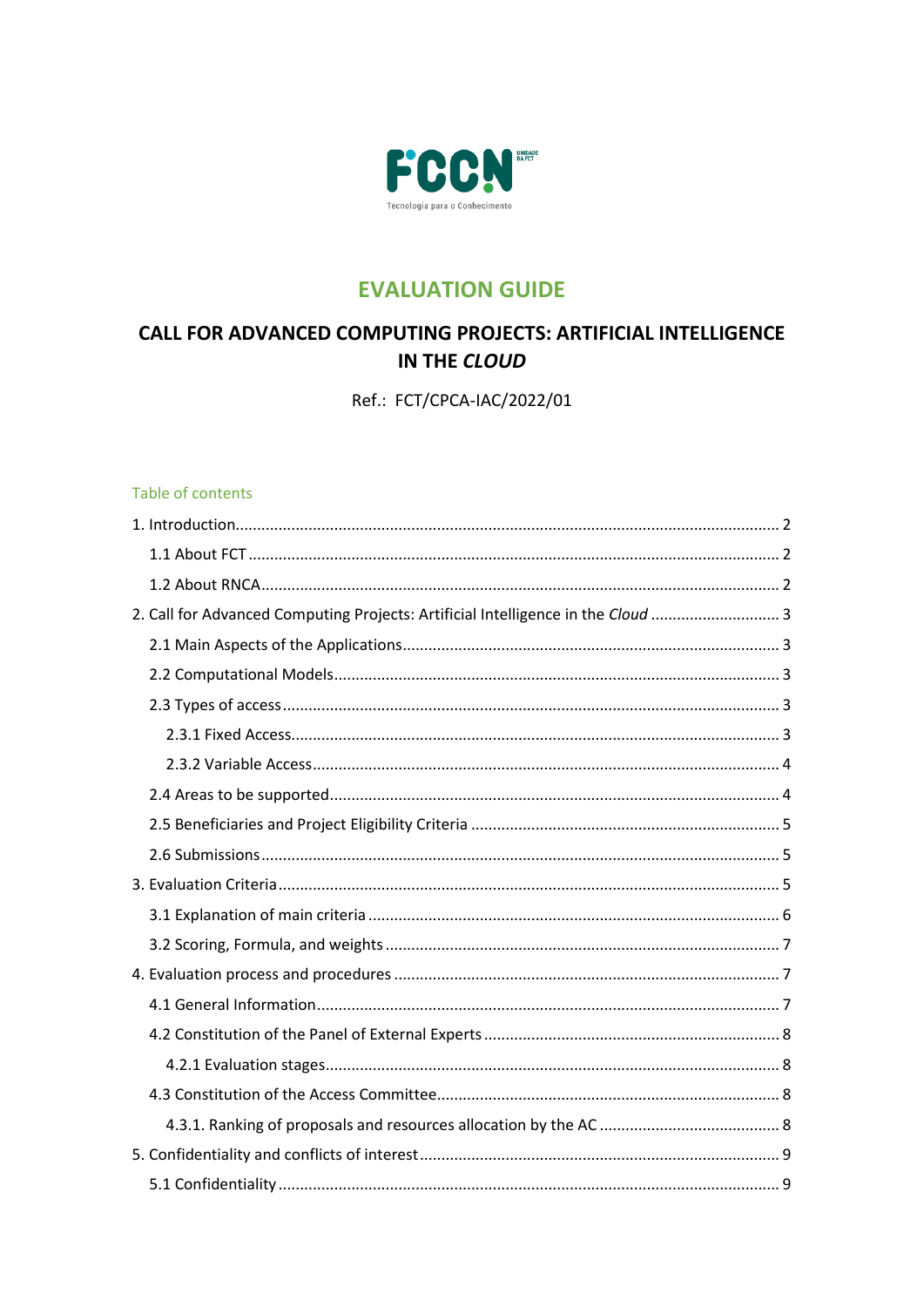# <span id="page-1-1"></span><span id="page-1-0"></span>**1. Introduction**

## **1.1 About FCT**

[Fundação para a Ciência e a Tecnologia, I.P. \(FCT\),](https://www.fct.pt/apoios/Computacao/index.phtml.pt) the Portuguese Foundation for Science and Technology, is the public agency responsible for implementing the Portuguese government's science and technology policy.

FCT funds all areas of knowledge, including exact, natural and health sciences, engineering, social sciences, and humanities.

FCT's mission is to promote the advancement of scientific and technological knowledge in Portugal, exploring opportunities to attain the highest international standards, in any scientific or technological domain, and to stimulate the diffusion of that knowledge and its contribution to improve education, health, environment, and quality of life and well-being of citizens.

FCT pursues its mission by funding fellowships, studentships and scientific employment, research projects, research centres and infrastructures, via competitive calls with international peer-review.

## <span id="page-1-2"></span>**1.2 About RNCA**

RNCA, the National Network for Advanced Computing [\(Rede Nacional de Computação Avançada](https://rnca.fccn.pt/) - RNCA) offers services of advanced computing to research, innovation and public administration communities.

This network was created in 2018 by the Portuguese digital competence's initiative [INCoDe.2030.](https://www.incode2030.gov.pt/) It was integrated in the RNIE - National Roadmap for Research Infrastructures of Strategic Interest, via Dispatch no. 4157/2019 of the minister of Science and Technology, as the Portuguese counterpart of the Iberian Network for Advanced Computing (RICA), in terms of the Agreement signed between Portugal and Spain in 2018, based on the creation of «MACC — Minho Advanced Computing Centre», in collaboration with FCT IP. FCCN, the scientific computation unit of FCT, acts as RNCA's promoter and general manager.

There have already been 2 advanced computing competitions, totalling around 225 projects awarded.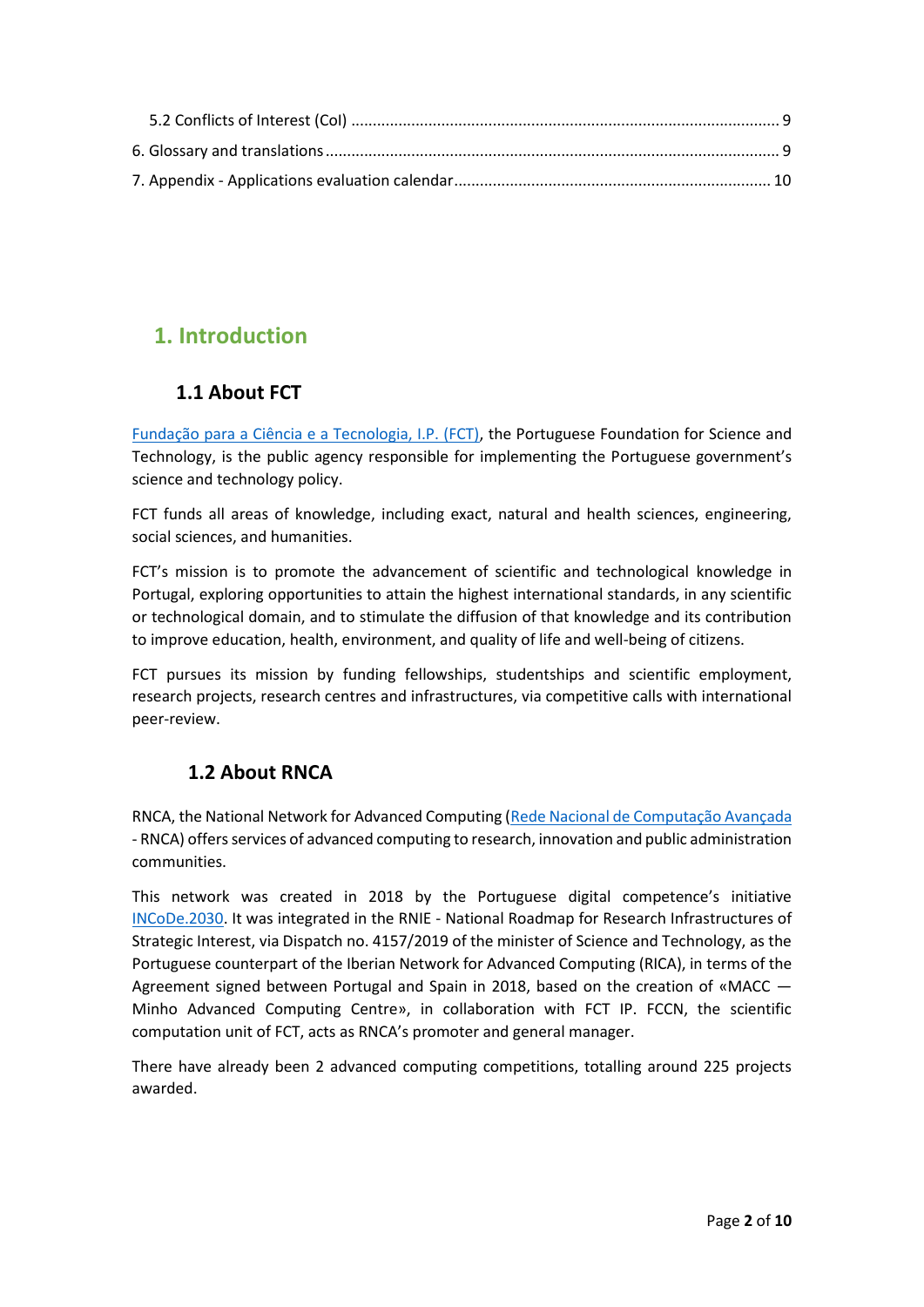# <span id="page-2-0"></span>**2. Call for Advanced Computing Projects: Artificial Intelligence in the** *Cloud*

## **2.1 Main Aspects of the Applications**

<span id="page-2-1"></span>This call is intended to support SR&TD and innovation projects using the Google Cloud Platform offer in artificial intelligence and data analysis algorithms, carried out by a team, namely by the IR and co-IR. The institutions and individuals referred to in Article 3 of the Regulations for Advanced Computing Projects may apply for the allocation of computer resources, either individually or in co-promotion.

### **2.2 Computational Models**

<span id="page-2-3"></span><span id="page-2-2"></span>The following computing model is available: Cloud Computing.

### **2.3 Types of access**

The present call includes the following access typologies:

- Fixed Access credits up to USD 25,000 with a maximum duration of 365 days.
- Variable Access credits on PCM up to USD 150,000, with a maximum duration of 365 days.

#### **2.3.1 Fixed Access**

<span id="page-2-4"></span>**T**he value of credits in the GCP to be awarded per application is 25,000 USD, aimed at fulfilling the objectives expressed in the application.

This type of access is characterised by:

- having a maximum duration of 365 days, not extendable, starting from the date of use of the GCP credit voucher.
- accept applications in the modality of Institutional Support or Individual Support, under the terms of article 4 of Regulation nº 10/2022.
- apply the Instrumentless Account modality on the Google Cloud Platform, without associating a payment method to that same account.

The Instrumentless Account modality on the Google Cloud platform does not associate a form of payment to the Google account, such as, for example, a credit card number. This type of account has the following limitations in relation to the Billing Ids & Safeguarding type of access: 1) the account is automatically closed when the credits run out and it is not possible to recover data or applications hosted there after the closure; 2) it is not possible to increase the credits initially defined; 3) it is not possible to change the type of account to another type that is more flexible; 4) it does not have access to GPUs.

The resources reserved globally in the call for this type of access is a minimum of 50% of the contest's resources. If the resources requested for this type of access do not meet the aforementioned quota, the remainder may be allocated to the Variable Access typology.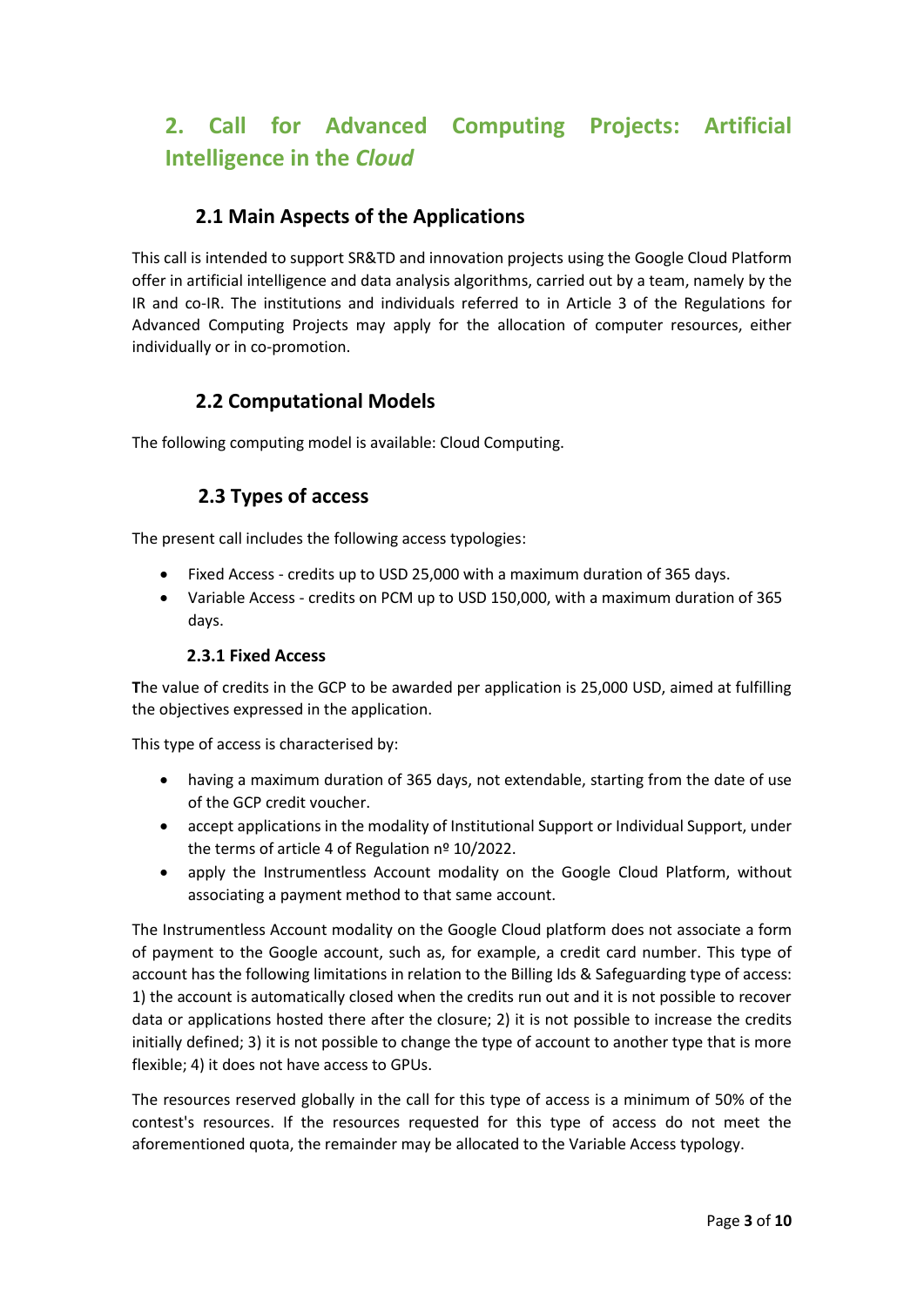#### **2.3.2 Variable Access**

<span id="page-3-0"></span>The total maximum limit of GCP credits to be awarded per application is USD 150,000, intended exclusively to meet the objectives expressed in the application. This value must be supported by the estimate obtained by the applicant through the Google Cloud Pricing Calculator tool. The parameterisation of this tool must be carried out in order to meet the objectives expressed in the application.

This type of access is characterised by:

- having a maximum duration of 365 days, non-extendable, starting from the date of use of the GCP credit voucher.
- accept applications in the Institutional Support modality, under the terms of article 4 of Regulation no. 10/2022.
- apply for a Billing Ids & Safeguarding account on the Google platform, with association of a payment method under the applicant's responsibility.

In the Billing Ids & Safeguarding account modality on the Google platform the candidate associates a payment method to the Google account, such as a credit card number, even if the use of the GPC will not generate payment requests in the context of this competition. The form of payment must be made available by the applicant. FCT does not provide any form of payment to associate with accounts of this type. This type of account is considered the normal case of access to the GCP platform and does not have the limitations of the Instrumentless Account type, mentioned above.

The resources reserved globally in the call for this type of access is at least 50% of the call resources. Should the resources requested for this type of access not meet the aforementioned quota, the remainder may be assigned to the Fixed Access typology.

<span id="page-3-1"></span>During the evaluation of the application, a reduction of the resources requested may be indicated, namely due to insufficient justification for all the resources requested.

## **2.4 Areas to be supported**

The present call intends to support research and development projects that use the GCP offer in artificial intelligence and data analysis algorithms, according to the following maximum quotas:

- A minimum of 80% of the resources are reserved for areas of Natural Language Processing (Natural Language Understanding) and Ethics in artificial intelligence (Ethical Artificial Intelligence);
- A minimum of 20% of the resources are reserved for the remaining scientific areas with use of the GCP offer in artificial intelligence and data analysis algorithms, or more, if there are not enough applications to fill the quota mentioned in the previous point.

Should the resources requested in the aforementioned areas not exhaust the computational resources available in the call, the remaining part may be allocated to applications in any other areas.

The application should indicate the main scientific area where the computational project is inserted.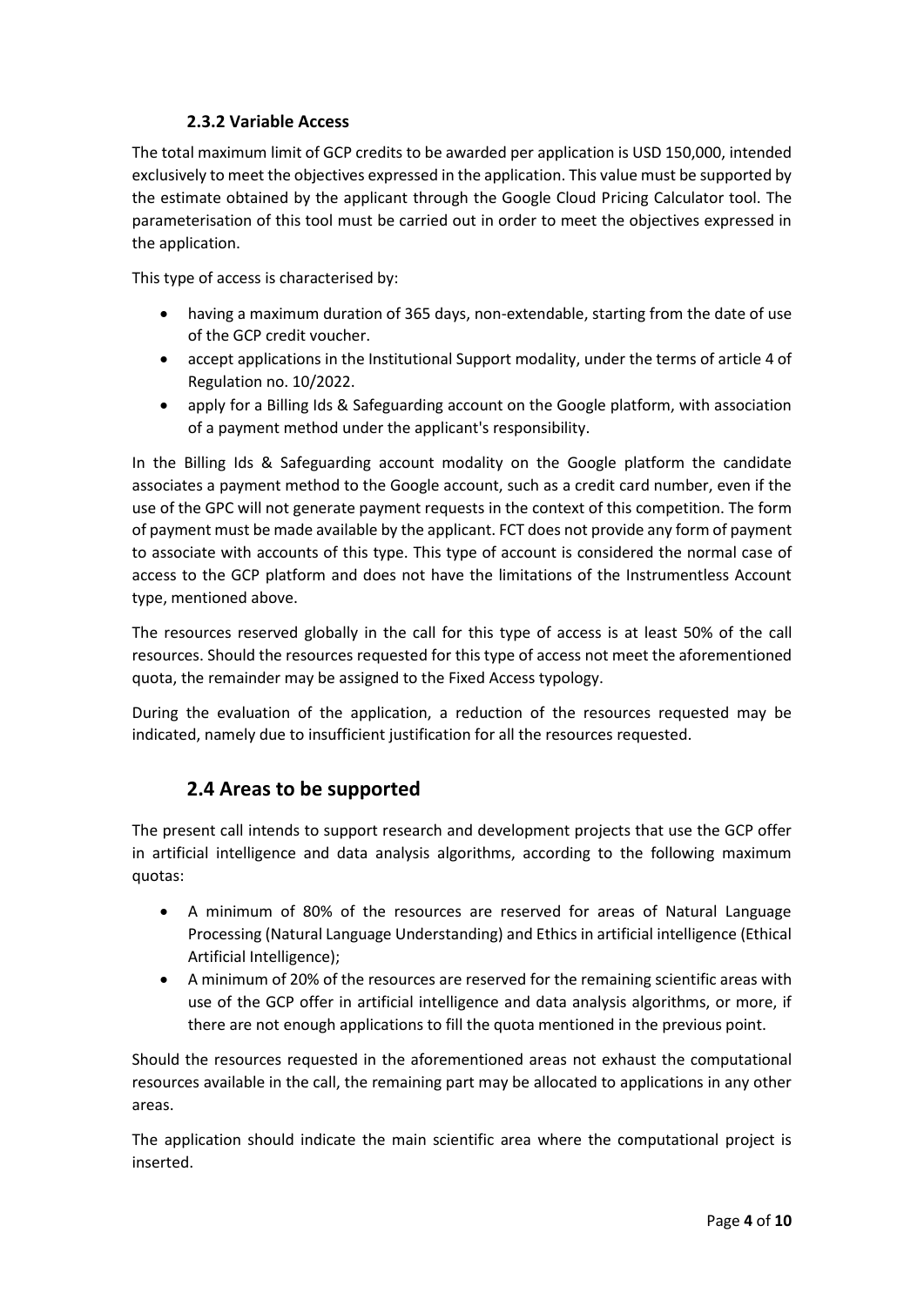## **2.5 Beneficiaries and Project Eligibility Criteria**

<span id="page-4-0"></span>Eligibility criteria, both for beneficiary entities and projects, follow the applicable Regulations, and will be subject to an administrative review to be carried out by FCT. Eligibility is thus not part of the evaluation process.

More on eligibility criteria can be found on Article 6 of Regulations on Advanced Computing Projects. All applications will be subject to an administrative validation prior to the evaluation process.

Each application must include the following information to be provided via online form:

- **the USD value resulting from the application of the Google Cloud Pricing Calculator** tool parameterised with the computational requirements to meet the application objectives. Information must be provided on the total duration of the project and not only on a reference period of the project. For example: if the project lasts 6 months, Google Cloud Pricing Calculator information must be provided from month 1 of the project to month 6. In the respective field in the online form the applicant must indicate a link where the information is available, such as a link to a file in Google-Drive, Dropbox, OneDrive, or other similar file sync and share system. This link must be unique and must be accessible without login or password. If the link is not accessible during the processing of the application the respective information will not be considered in the processing. It is not possible to change the link after submitting it in the application form.
- **title and brief description** of the advanced computing project.
- a **work plan** and a **justification** for the resources requested.
- the **main scientific area** of the project.
- brief description of the **work team**. other elements indicated in the application form.

#### **2.6 Submissions**

<span id="page-4-1"></span>Applications for the **Fixed Access** should be submitted, in the English language, from **30 March 2022 until 18 May 2022**, on a separate form at:

#### <https://rnca.fccn.pt/candidaturas-iac-acesso-fixo/>

Applications for the **Variable Access** should be submitted, in English, from **30th March 2022 until 18th May 2022**, using the form at

#### <https://rnca.fccn.pt/candidaturas-iac-acesso-variavel/>

The applications are composed by the electronic form and its annexes indicated by the links filled in the form. 3.

## <span id="page-4-2"></span>**3. Evaluation Criteria**

In accordance with Article 14 and 15 of the Advanced Computing Projects Regulation, (Regulation No. 10/2022), all applications received will be assessed with the following criteria, which are densified and detailed here:

The selection criteria are as follows: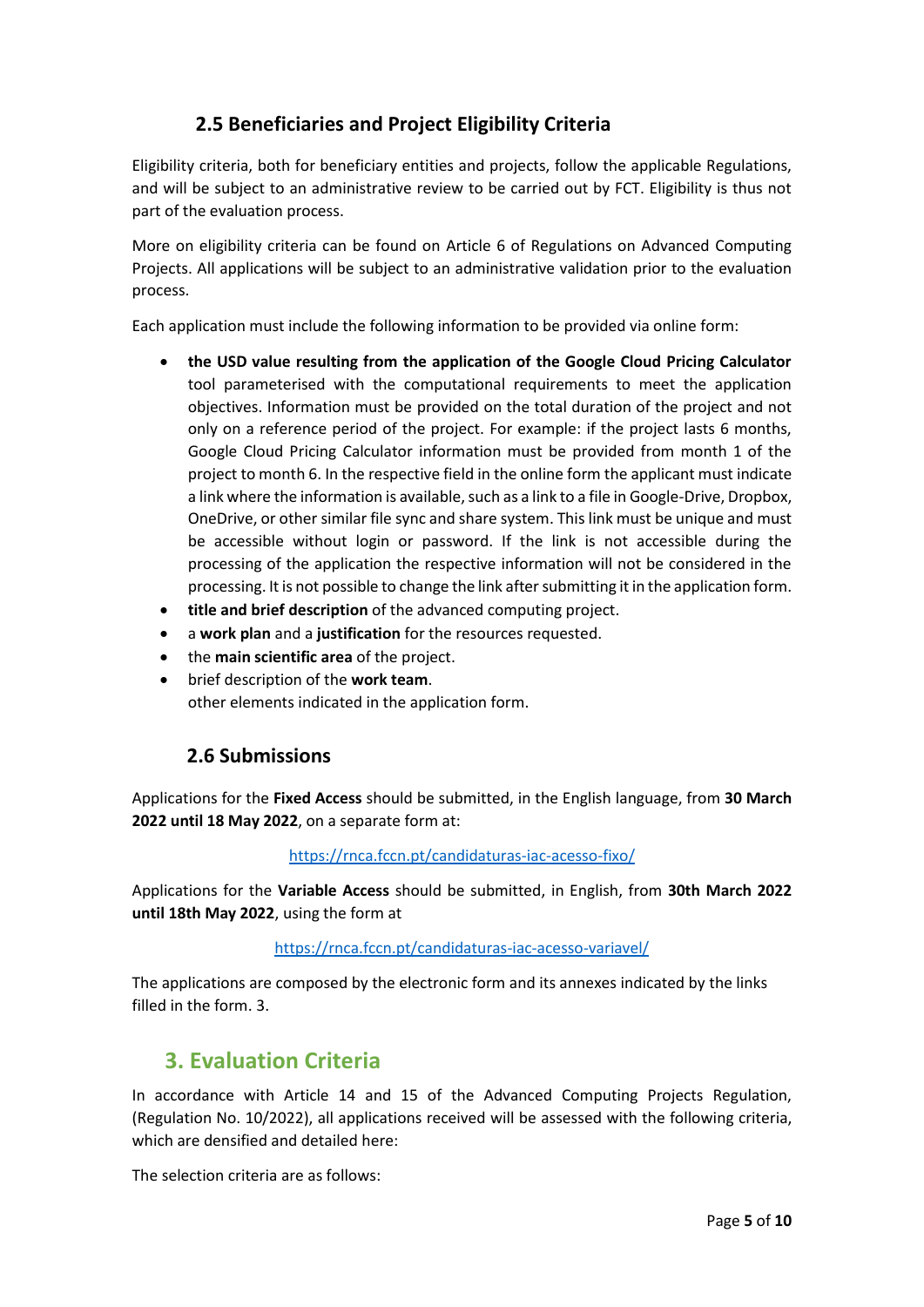- **T1:** Technical suitability to the requested resources (50%)
- **T2:** Computational resources planning, reasonableness, and work plan (40%)
- **T3:** Existence of a scientific or technological project associated to the advanced computing project application, with independent evaluation of scientific or technical merit, by a competent national or European entity (10%)

### **3.1 Explanation of main criteria**

#### <span id="page-5-0"></span>*T1 - Technical suitability to resources requested*

#### **sub-criterium**

| Is it clear the link between the project objectives and the cloud resources requested? | 40%        |
|----------------------------------------------------------------------------------------|------------|
| Are the requested resources comprehensively described and justified?                   | 30%        |
| Do the requested resources completely solve the computational problem?                 | <b>20%</b> |
| Are the proposed methodologies consistent with the objectives?                         | 10%        |

Intermediate values can be used for in between situations.

#### *T2 - Computational resources planning and reasonableness and Work Plan*

#### **sub-criterium**

| Are tasks fully and comprehensively identified and described to meet the objectives<br>proposed? Does it include the task of writing the final report to FCT?                                                                                                                 | 40% |
|-------------------------------------------------------------------------------------------------------------------------------------------------------------------------------------------------------------------------------------------------------------------------------|-----|
| Are the necessary resources (human or other) and their competencies identified?<br>Are they identified by person of the project team or by anonymous profile? (Who<br>does what when)?                                                                                        | 30% |
| Are the tasks linked to each other? (Identification of dependencies)                                                                                                                                                                                                          | 20% |
| The work plan has a specific task to extract work done to the outside of the technical<br>platform before resource or time exhaustion? (In case the applicants intend to<br>continue using the GCP account beyond google credits award, the maximum score<br>should be given) | .5% |
| Is the duration of the project consistent with the work plan?                                                                                                                                                                                                                 | 5%  |
|                                                                                                                                                                                                                                                                               |     |

Intermediate values can be used for in between situations.

*T3 - Existence of a scientific or technological project associated to the advanced computing project application, with independent evaluation of scientific or technical merit, by a competent national or European entity.*

#### **sub-criterium**

| Are the scientific or technological objectives of the application clear and innovative?                                                                                                                                           | 50% |
|-----------------------------------------------------------------------------------------------------------------------------------------------------------------------------------------------------------------------------------|-----|
| $\mathbf{r}$ , and the state of the state of the state of the state of the state of the state of the state of the state of the state of the state of the state of the state of the state of the state of the state of the state o |     |

If a scientific or technological project, with independent evaluation of merit, by a competent national or European entity, is associated with the advanced computing application? 10%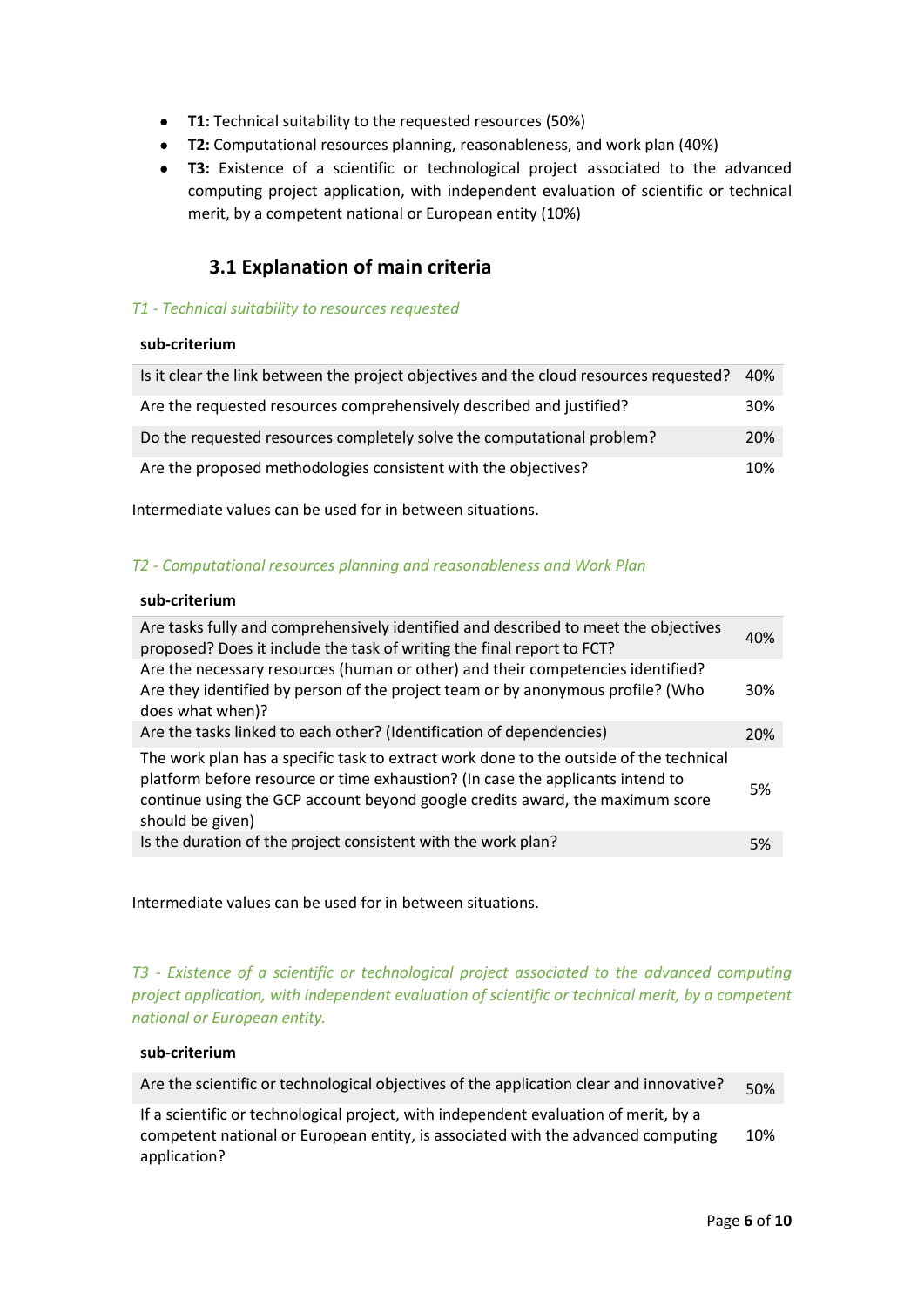<span id="page-6-0"></span>Intermediate values can be used for in between situations.

## **3.2 Scoring, Formula, and weights**

The evaluation of proposals will be carried out by a panel of external experts according to the defined criteria and applying the following formula:

#### **Final score= 50% x T1 + 40% x T2 + 10% x T3**

The scoring of the criteria is based on a quantitative scale from 0 to 10, with increments of 0.1. Final scores may be rounded to 2 decimal places. A minimum threshold of 5 for each criterion is applied.

In case two or more proposals present the same "Final Score", because of the application of the evaluation criteria, the one with the highest score in criterion T1 will be considered higher, followed by T2. If two or more proposals still have the same "Final Score", the one with the oldest submission date and time will be selected.

The panel of experts may issue an opinion about the consistency of the scientific area indicated in the application and the content of the application, and may propose, with justification, the reclassification of the scientific area of the application.

The external panel of experts generates an ordered list of applications per type of access, according to the defined criteria and weightings. The RNCA access committee (as defined in article 10 of the Internal Regulations, published in the DR under no. 1049/2020) integrates and distributes the computing resources according to the quotas described in 3.

## <span id="page-6-2"></span><span id="page-6-1"></span>**4. Evaluation process and procedures**

## **4.1 General Information**

- All applications will be analysed according to criteria mentioned above in 3.1.
- FCT is responsible for verifying the eligibility requirements of each project according to factual and legally binding criteria.
- A ranked list and an evaluation report will be produced, comprising all applications eligible.
- Whenever a particular expertise is not covered by the access committee members, they may ask advice to external counselling.
- The reviewer must declare any Conflict of Interest identified for any application.
- The access committee will issue a final report on its activities containing the following elements:
	- o The score and comments for each of the evaluation criteria
	- o A recommendation section for adjusting computational capacity.
- The access committee members are asked to give support to FCT during the period spanning the evaluation meeting and the final decision (i.e., analysis of potential appeals of technical nature presented by the applicants).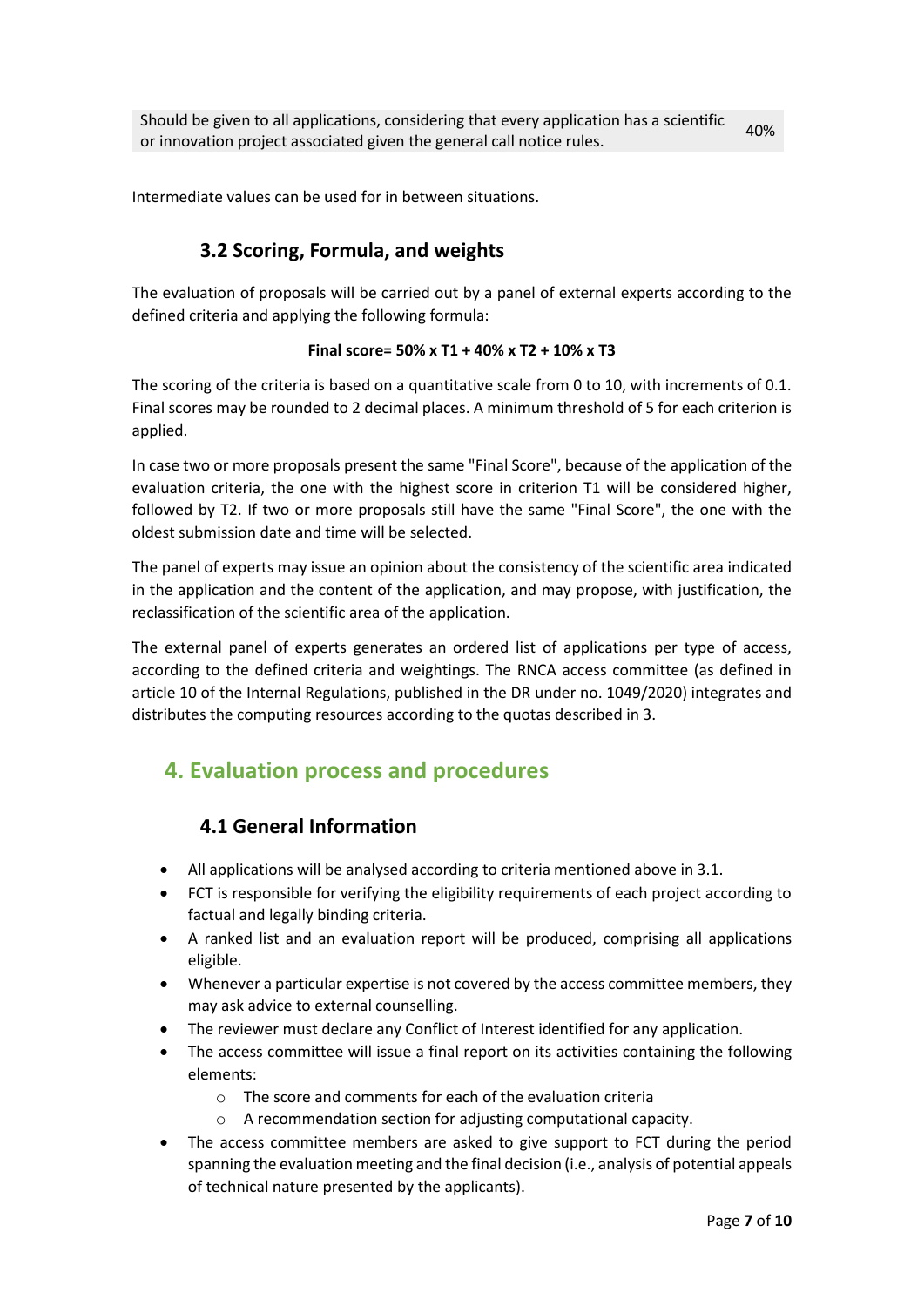<span id="page-7-0"></span>• There is an allocated FCT team for the evaluation process.

### **4.2 Constitution of the Panel of External Experts**

The technical merit of the applications (criteria T1, T2 and T3) will be evaluated by an external review panel coordinated by an element designated by FCT, I.P.

Reviewers will receive guidelines on how to access the applications, sign the Terms of Responsibility, declare any conflicts of interest (see point 5.2 below) and evaluate each application.

#### **4.2.1 Evaluation stages**

<span id="page-7-1"></span>To access technical merit there will be 3 stages: Individual, Pre-consensus and Panel meeting.

- **Individual stage:** Before accessing each application, the reviewer must declare whether a CoI is identified for that application. Each reviewer carefully analyses and grades each of their allocated applications. Each application will be reviewed by 2 different evaluators from the same panel. One is appointed as first reader of each application. The allocation of the applications to Panel Members necessarily takes into consideration any declared Conflict of Interest (CoI), as well as the matching of professional and scientific expertise within the topic of the application.
- Pre-consensus: In preparation for the panel meeting, 1<sup>st</sup> readers will join both individual evaluations for each application. If the 1st reader is unable to reach a pre-consensus report based on the two individual reviews, the Panel Coordinator should settle the differences.
- **Panel meeting**: All evaluations from the same panel will meet (remotely) and a panel ranked list will be produced according to pre-consensus graded applications. The panel coordinator will be responsible for managing this meeting and any discrepancies that might arise from the ranked list. The panel must ensure that each application receives a fair judgement and is discussed appropriately. The panel must settle the final scores for each criterion, as well as the comments to be conveyed to the applicants, and ensure that the scores agree with the comments.

## **4.3 Constitution of the Access Committee**

- <span id="page-7-2"></span>• The access committee (AC) is composed of a coordinator nominated by FCT
- AC is established by the Internal RNCA Regulations, published under no. 1049/2020 in the official law gazette (*Diário da República*).

#### **4.3.1. Ranking of proposals and resources allocation by the AC**

<span id="page-7-3"></span>The external expert panel generates an ordered list of applications per access typology, according to the defined criteria and weightings. The RNCA access committee (as defined in article 10 of the Internal Regulations, published in the DR under no. 1049/2020) integrates and distributes the computational resources according to the quotas described in point 03 of the AAC.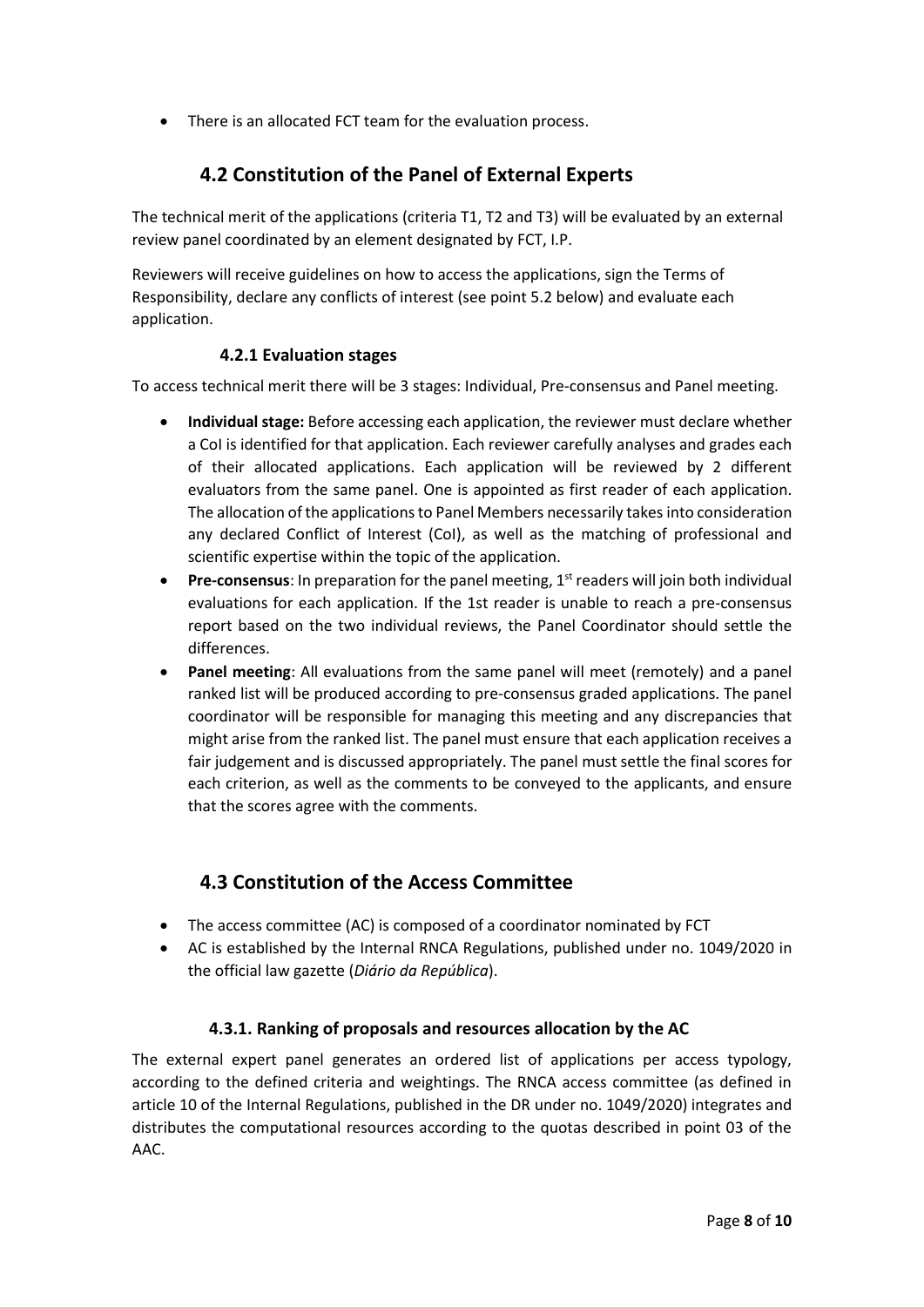# <span id="page-8-1"></span><span id="page-8-0"></span>**5. Confidentiality and conflicts of interest**

### **5.1 Confidentiality**

The confidentiality of written applications must be protected. All reviewers involved in the evaluation are asked not to copy, quote, disclose or otherwise use material contained in the applications. All reviewers are requested to accept a statement of confidentiality relative to the contents of the applications and to the results of the evaluation.

## **5.2 Conflicts of Interest (CoI)**

<span id="page-8-2"></span>Access committee members that have submitted any application to the present Call, as PI, co-PI, team member or consultant to the project, may have to decline participating in the evaluation process.

Moreover, the scientific evaluators on myFCT platform must fill in the conflict statement for those applications assigned to him. CoI subtypes:

- Personal or financial interest in the application's success.
	- a) Have a family relationship with the Responsible Investigator (IR) or co-Responsible Investigator (co-IR).
	- b) Have a scientific or personal conflict with the IR or co-IR.
	- c) Have a financial interest with the IR or co-IR.
- Current or planned close scientific cooperation.
	- a) Have ongoing scientific collaboration with the IR or co-IR.
	- b) Have published scientific papers with the IR or co-IR.in the three years prior to the opening date of the application period
- Dependent employment relationship or supervisory, within the last 3 years before the opening date of the call.
- To be in any other situation that may raise doubts, either to you or to third parties, to the candidate, regarding your ability to evaluate the application impartially.

## <span id="page-8-3"></span>**6. Glossary and translations**

- CoI = Conflict of Interest
- Co-Ir = Co-Responsible Investigator
- FCT-FCCN = unidade de Computação Científica Nacional da FCT
- IR = Responsible Investigator
- R&D = Research and Development
- R&I = Research and Innovation
- RNCA = National Advanced Computing Network, acronym for Rede Nacional de Computação Avançada
- SR&TD = Scientific Research and Technological Development
- TA Technical adequacy